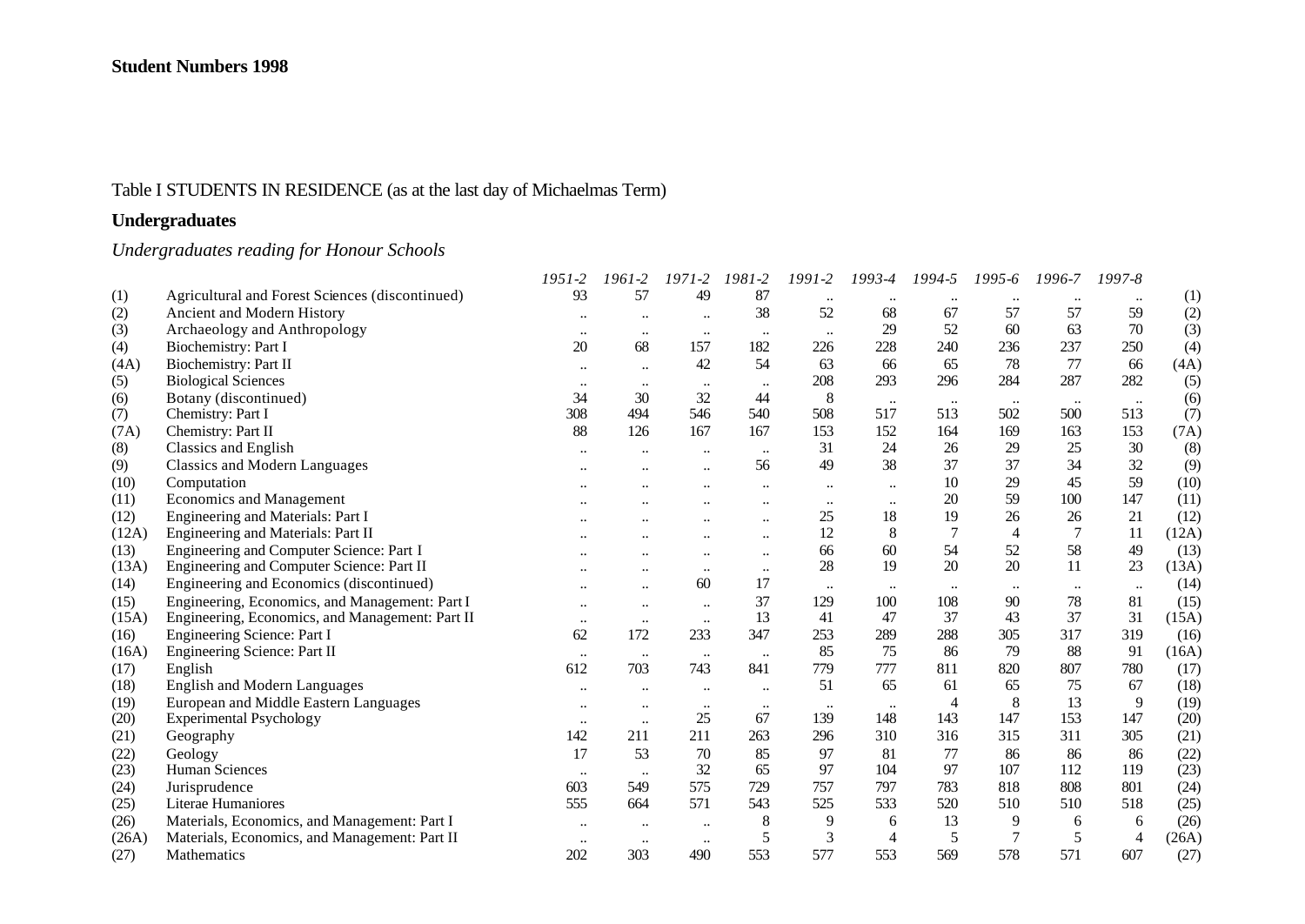|       |                                              | 1951-2               | 1961-2           | 1971-2           | 1981-2               | 1991-2 | 1993-4    | 1994-5    | 1995-6   | 1996-7    | 1997-8    |       |
|-------|----------------------------------------------|----------------------|------------------|------------------|----------------------|--------|-----------|-----------|----------|-----------|-----------|-------|
| (28)  | Mathematics and Computation                  | $\ddotsc$            | $\bullet\bullet$ | $\ddotsc$        | $\ddot{\phantom{0}}$ | 87     | 83        | 76        | 73       | 81        | 84        | (28)  |
| (29)  | Mathematics and Philosophy                   | $\ddotsc$            | $\bullet\bullet$ | 31               | 33                   | 44     | 56        | 68        | 61       | 58        | 75        | (29)  |
| (30)  | Metallurgy and Science of Materials: Part I  | $\ddotsc$            | 27               | 43               | 44                   | 63     | 57        | 49        | 51       | 61        | 60        | (30)  |
| (30A) | Metallurgy and Science of Materials: Part II | $\ddotsc$            | 10               | 11               | 18                   | 20     | 19        | 15        | 16       | 10        | 17        | (30A) |
| (31)  | Modern History                               | 1,037                | 1,016            | 826              | 894                  | 902    | 892       | 861       | 871      | 851       | 874       | (31)  |
| (32)  | Modern History and Economics                 | $\ddot{\phantom{0}}$ | $\bullet\bullet$ | 75               | 76                   | 29     | 17        | 21        | 19       | 31        | 32        | (32)  |
| (33)  | Modern History and English                   | $\bullet\bullet$     | $\bullet\bullet$ | $\bullet\bullet$ | $\ddotsc$            | 18     | 33        | 34        | 35       | 38        | 42        | (33)  |
| (34)  | Modern History and Modern Languages          | $\ddotsc$            | $\bullet\bullet$ | 81               | 61                   | 59     | 50        | 70        | 88       | 68        | 85        | (34)  |
| (35)  | Modern Languages                             | 672                  | 711              | 679              | 722                  | 645    | 629       | 622       | 601      | 588       | 615       | (35)  |
| (36)  | Music                                        | 42                   | 64               | 84               | 137                  | 154    | 153       | 156       | 162      | 163       | 160       | (36)  |
| (37)  | <b>Oriental Studies</b>                      | 14                   | 61               | 89               | 76                   | 132    | 131       | 143       | 153      | 157       | 144       | (37)  |
| (38)  | Philosophy and Modern Languages              | $\bullet\bullet$     | $\bullet\bullet$ | $\ddotsc$        | 49                   | 63     | 65        | 59        | 55       | -67       | 63        | (38)  |
| (39)  | Philosophy, Politics, and Economics          | 631                  | 795              | 753              | 845                  | 918    | 900       | 938       | 949      | 937       | 933       | (39)  |
| (40)  | Philosophy and Theology                      | $\ddotsc$            | $\cdot$          | 27               | 40                   | 43     | 63        | 76        | 81       | 81        | 75        | (40)  |
| (41)  | <b>Physics</b>                               | 197                  | 427              | 489              | 532                  | 502    | 513       | 498       | 497      | 598       | 599       | (41)  |
| (42)  | Physics and Philosophy                       | $\ddotsc$            | $\bullet\bullet$ | 16               | 20                   | 40     | 47        | 52        | 47       | 42        | 47        | (42)  |
| (43)  | Physiological Sciences                       | 288                  | 249              | 377              | 310                  | 338    | 350       | 349       | 345      | 355       | 348       | (43)  |
| (44)  | Psychology, Philosophy, and Physiology       | 34                   | 76               | 179              | 110                  | 125    | 125       | 125       | 127      | 131       | 130       | (44)  |
| (45)  | Pure and Applied Biology (discontinued)      | $\cdots$             |                  | $\ddotsc$        | $\bullet\bullet$     | 47     | $\ddotsc$ | $\ddotsc$ | $\ldots$ | $\ddotsc$ | $\ddotsc$ | (45)  |
| (46)  | Theology                                     | 143                  | 192              | 153              | 192                  | 180    | 193       | 172       | 157      | 162       | 170       | (46)  |
| (47)  | Zoology (discontinued)                       | 62                   | 98               | 125              | 173                  | 49     | $\ddotsc$ |           |          |           | $\ddotsc$ | (47)  |
|       | Sub-Total                                    | 5,856                | 7,156            | 8,041            | 9,073                | 9,725  | 9,785     | 9,892     | 10,017   | 10,146    | 10,289    |       |
|       |                                              |                      |                  |                  |                      |        |           |           |          |           |           |       |

# *Other Undergraduates*

|      |                                                      | $1951 - 2$ | 1961-2               | $1971 - 2$    | 1981-2               | $1991 - 2$       | $1993 - 4$ | 1994-5    | $1995 - 6$ | 1996-7         | 1997-8           |      |
|------|------------------------------------------------------|------------|----------------------|---------------|----------------------|------------------|------------|-----------|------------|----------------|------------------|------|
| (48) | Clinical Medical Students reading for the Oxford     |            |                      |               |                      |                  |            |           |            |                |                  |      |
|      | BM. B.Ch.                                            | 83         | 62                   | 147           | 247                  | 293              | 297        | 295       | 307        | 310            | 312              | (48) |
| (49) | Clinical Medical Students reading for the degrees of |            |                      |               |                      |                  |            |           |            |                |                  |      |
|      | other universities                                   | $\ddotsc$  | $\ddotsc$            | 21            | $\ddotsc$            | $\bullet\bullet$ | $\ddotsc$  | $\ddotsc$ | $\ddotsc$  | $\ddotsc$      | $\ddotsc$        | (49) |
| (50) | <b>Bachelor of Fine Art</b>                          | $\ddotsc$  | $\ddotsc$            | $\ddotsc$     | 57                   | 55               | 57         | 57        | 61         | 68             | 66               | (50) |
| (51) | <b>Bachelor of Theology</b>                          | $\ddotsc$  | $\ddotsc$            | $\ddotsc$     | $\ddotsc$            | $\ddotsc$        | $\ddotsc$  | $\ddotsc$ | 99         | 90             | 91               | (51) |
| (52) | Certificate in Fine Art (discontinued)               | $\ddotsc$  | $\ddotsc$            | 66            | $\ddotsc$            | $\ddotsc$        | $\ddotsc$  | $\ddotsc$ | $\ddotsc$  | $\ddotsc$      | $\bullet\bullet$ | (52) |
| (53) | Pass Degrees                                         | 32         | 38                   | 8             | 3                    | $\ddotsc$        | $\ddotsc$  |           | $\ddotsc$  | $\ddotsc$      | $\overline{c}$   | (53) |
| (54) | Special Diploma in Social Studies                    | $\ddotsc$  | $\ddotsc$            | 18            | 9                    | 14               | 25         | 17        | 18         | 14             | 17               | (54) |
| (55) | Special Diploma in Social Administration             | $\ddotsc$  | $\bullet\bullet$     | $\ddotsc$     | $\ddotsc$            |                  | $\ddotsc$  | 3         | 2          | $\overline{2}$ | $\ddotsc$        | (55) |
| (56) | Diploma in Legal Studies                             | $\ddotsc$  | $\ddot{\phantom{0}}$ | $\cdot \cdot$ | $\ddot{\phantom{0}}$ |                  |            | 8         | 10         | 10             | 11               | (56) |
|      | Sub-Total                                            | 115        | 100                  | 260           | 316                  | 365              | 380        | 382       | 497        | 494            | 499              |      |
|      | <b>Total Undergraduates</b>                          | 5,971      | 7,256                | 8,301         | 9,389                | 10,090           | 10,165     | 10,274    | 10,514     | 10,640         | 10.788           |      |
|      |                                                      |            |                      |               |                      |                  |            |           |            |                |                  |      |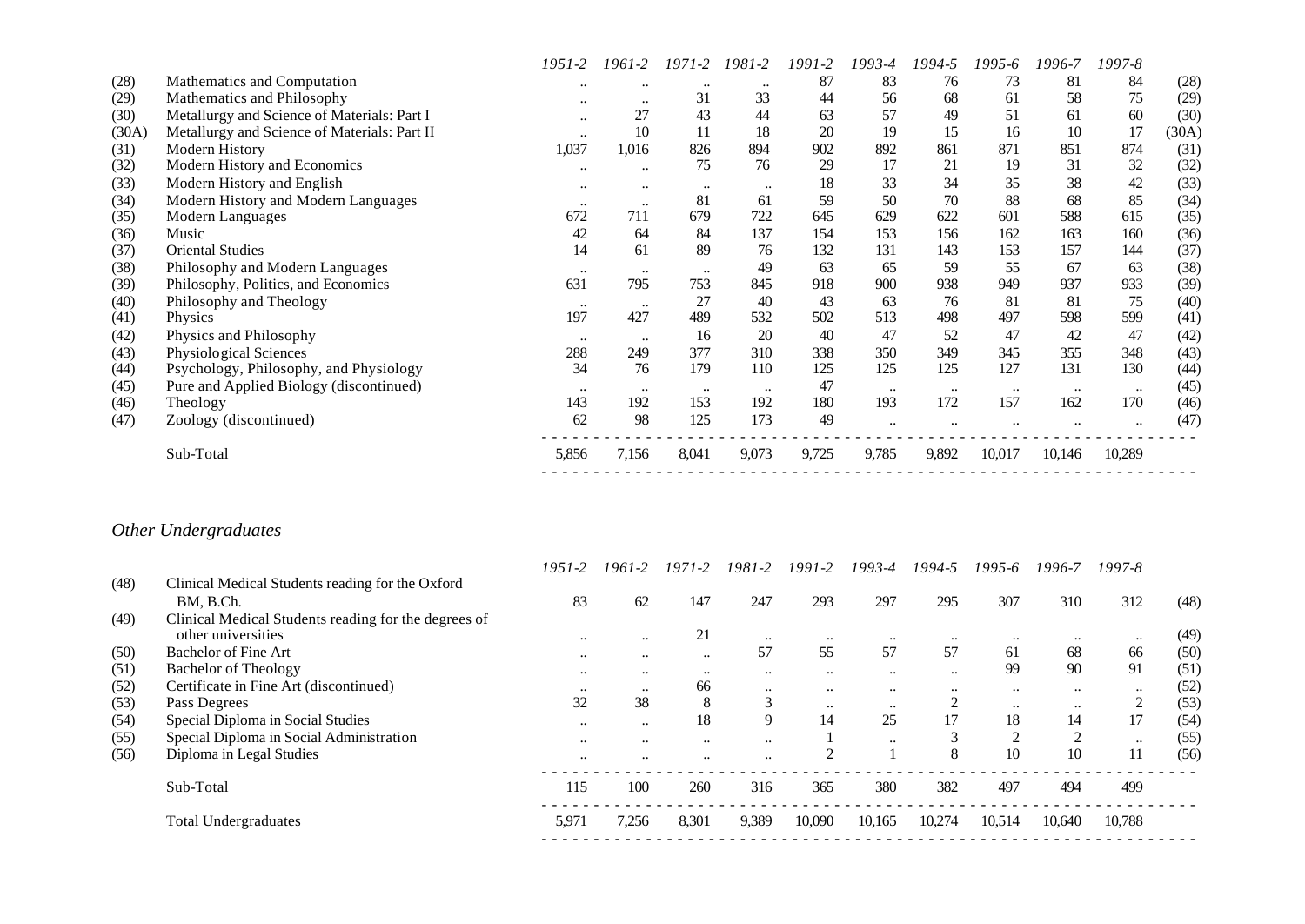#### Table I (*continued*)

#### **Postgraduates** (for detailed distribution by subject in 1997-8, see Table III)

|      |                                                                                                                                                          | $1951 - 2$       | 1961-2           | $1971 - 2$ | 1981-2    | 1991-2     | 1993-4 | 1994-5 | 1995-6     | 1996-7    | 1997-8           |      |
|------|----------------------------------------------------------------------------------------------------------------------------------------------------------|------------------|------------------|------------|-----------|------------|--------|--------|------------|-----------|------------------|------|
| (57) | <b>Higher Degrees</b>                                                                                                                                    | 784              | 1,143            | 2,346      | 2,634     | 3,687      | 4,042  | 4,203  | 4,193      | 4,397     | 4,443            | (57) |
| (58) | <b>Diplomas</b>                                                                                                                                          | 61               | 129              | 169        | 61        | 65         | 28     | 30     | 56         | 60        | 91               | (58) |
| (59) | Certificate in Education                                                                                                                                 | 166              | 196              | 271        | 160       | 204        | 197    | 182    | 161        | 163       | 145              | (59) |
| (60) | <b>Recognised Students</b>                                                                                                                               | $\ddotsc$        | $\ldots$         | 19         | 13        | 6          | 9      | 10     | 3          | 6         | 15               | (60) |
|      | <b>Total Postgraduates</b>                                                                                                                               | 1,011            | 1,468            | 2,805      | 2,868     | 3,962      | 4,276  | 4,425  | 4,413      | 4,626     | 4,694            |      |
|      | <b>Additional Students</b>                                                                                                                               |                  |                  |            |           |            |        |        |            |           |                  |      |
|      |                                                                                                                                                          |                  |                  |            |           |            |        |        |            |           |                  |      |
|      |                                                                                                                                                          | $1951 - 2$       | $1961 - 2$       | $1971 - 2$ | 1981-2    | $1991 - 2$ | 1993-4 | 1994-5 | $1995 - 6$ | 1996-7    | $1997 - 8$       |      |
| (61) | Foreign Service Course                                                                                                                                   | 63               | 55               | 14         | 26        | 30         | 32     | 30     | 34         | 34        | 34               | (61) |
| (62) | Hong Kong Probationary Administrators (discontinued)                                                                                                     | $\bullet\bullet$ | $\bullet\bullet$ | $\ddotsc$  | 14        | 14         | 11     | 11     |            | $\ddotsc$ | $\bullet\bullet$ | (62) |
| (63) | No Oxford qualification                                                                                                                                  | 48               | 23               | 55         | 16        | 43         | 97     | 75     | 76         | 76        | 68*              | (63) |
| (64) | <b>Visiting Students</b>                                                                                                                                 | $\ddotsc$        | $\bullet\bullet$ | $\ddotsc$  | $\ddotsc$ | 149        | 157    | 142    | 192        | 265       | 361#             | (64) |
|      | <b>Total Additional Students</b>                                                                                                                         | 111              | 78               | 69         | 56        | 236        | 297    | 258    | 309        | 375       | 463              |      |
|      | <b>Grand Total</b>                                                                                                                                       | 7,093            | 8,802            | 11,175     | 12,313    | 14,288     | 14,738 | 14,957 | 15,236     | 15,641    | 15,945           |      |
|      | Pre-clinical medical students included under Undergraduates<br>reading for Honour Schools, above. (Numbers for 1961-2 and<br>earlier are not available.) |                  |                  | 294        | 293       | 303        | 304    | 305    | 298        | 302       | $298-$           |      |
|      |                                                                                                                                                          | $\ddotsc$        | $\ddotsc$        |            |           |            |        |        |            |           |                  |      |

*Note: non-resident students*. In addition there are 465 non-resident undergraduates: of these 292 are linguists, most of whom are spending a year abroad. There are 478 non-resident resident postgraduates working for their degrees and 537 postgraduates suspended or whose theses are being examined (of these 288 are in Arts, 249 in Science).

Candidates for the Bachelor of Theology (except those at Westminster College) are included from 1995-6. They were excluded from mainstream student numbers prior to that date.

\* 54 in Arts and Social Studies, 14 in Science. 24 are Erasmus students.

# 324 in Arts and Social Studies, 37 in Science.

~ All in Physiological Sciences.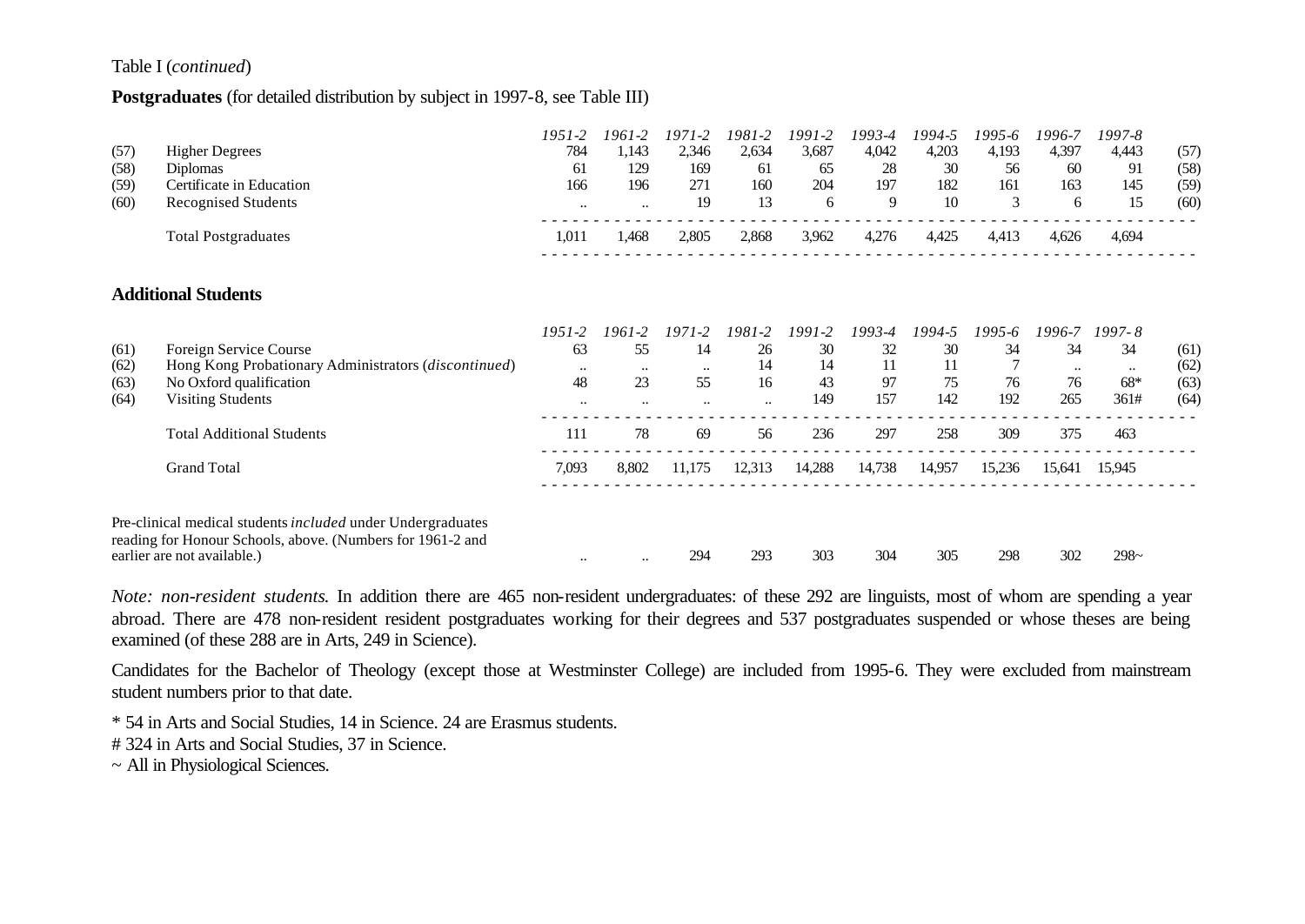# Table IIa DIVISION BETWEEN UNDERGRADUATES AND POSTGRADUATES, ARTS AND SCIENCE *All Students*

|                         |                 |                |                | <b>Students in Residence</b> |                |                |                | <b>Students</b><br><i>out of</i><br>Residence | Total<br>all<br><b>Students</b> |
|-------------------------|-----------------|----------------|----------------|------------------------------|----------------|----------------|----------------|-----------------------------------------------|---------------------------------|
|                         |                 | $1991 - 2$     | 1993-4         | 1994-5                       | 1995-6         | 1996-7         | 1997-8         | 1997-8                                        | 1997-8                          |
| Undergraduates:         | Arts<br>Science | 5,938<br>4,388 | 5,850<br>4,315 | 6,151<br>4,381               | 6,168<br>4,346 | 6,170<br>4,470 | 6,245<br>4,543 | 418<br>47                                     | 6,663<br>4,590                  |
|                         | Total           | 10,326         | 10,165         | 10,532                       | 10,514         | 10,640         | 10,788         | 465                                           | 11,253                          |
| Postgraduates:          | Arts<br>Science | 2,241<br>1,721 | 2,466<br>1,810 | 2,349<br>1,818               | 2,532<br>1,881 | 2,727<br>1,899 | 2,817<br>1,877 | 664<br>351                                    | 3,481<br>2,228                  |
|                         | Total           | 3,962          | 4,276          | 4,167                        | 4,413          | 4,626          | 4,694          | 1,015                                         | 5,709                           |
| Additional<br>Students: | Arts<br>Science | <br>$\ddotsc$  | 233<br>64      | 197<br>61                    | 237<br>72      | 321<br>54      | 412<br>51      | $\ddot{\phantom{a}}$<br>$\ddot{\phantom{a}}$  | 412<br>51                       |
|                         | Total           |                | 297            | 258                          | 309            | 375            | 463            |                                               | 463                             |
| Total:                  | Arts<br>Science | 8.179<br>6,109 | 8.549<br>6,189 | 8,697<br>6,260               | 8.937<br>6,299 | 9,218<br>6,423 | 9,474<br>6,471 | 1,082<br>398                                  | 10,556<br>6,869                 |
|                         | Total           | 14,288         | 14,738         | 14,957                       | 15,236         | 15,641         | 15,945         | 1,480                                         | 17,425                          |
|                         |                 |                |                |                              |                |                |                |                                               |                                 |

## *Home and Other EC Countries*

|         |            |        |        |        |                                       |            | <b>Students</b><br><i>out of</i> | Total<br>all    |
|---------|------------|--------|--------|--------|---------------------------------------|------------|----------------------------------|-----------------|
|         |            |        |        |        |                                       |            | Residence                        | <b>Students</b> |
|         | $1991 - 2$ | 1993-4 | 1994-5 | 1995-6 | 1996-7                                | $1997 - 8$ | 1997-8                           | 1997-8          |
| Arts    | 5,493      | 5,542  | 5,631  | 5,791  | 5,782                                 | 5,833      | 409                              | 6,242           |
| Science | 4,178      |        |        |        |                                       | 4,290      |                                  | 4,333           |
| Total   | 9,671      | 9,669  | 9,749  | 9,886  | 10,001                                | 10,123     | 452                              | 10,575          |
| Arts    | 1,369      | 1,516  | 1,606  | 1,621  | 1,687                                 | 1,690      | 345                              | 2,035           |
| Science | 1,267      | 1,344  | 1,416  | 1,422  | 1,434                                 | 1,389      | 267                              | 1,656           |
| Total   | 2,636      | 2,860  | 3,022  | 3,043  | 3,121                                 | 3,079      | 612                              | 3,691           |
| Arts    |            | 77     | 53     | 62     | 58                                    | 59         | $\ddotsc$                        | 59              |
| Science |            | 34     | 32     | 31     | 24                                    | 15         | $\ddotsc$                        | 15              |
| Total   |            | 111    | 85     | 93     | 82                                    | 74         |                                  | 74              |
| Arts    | 6.862      | 7,135  | 7,290  | 7,474  | 7,527                                 | 7,582      | 754                              | 8,336           |
| Science | 5,445      | 5,505  | 5,566  | 5,548  | 5,677                                 | 5,694      | 310                              | 6,004           |
| Total   | 12,307     | 12,640 | 12,856 | 13,022 | 13,204                                | 13,276     | 1,064                            | 14,340          |
|         |            |        | 4,127  | 4,118  | <b>Students in Residence</b><br>4,095 | 4,219      |                                  | 43              |

# *Overseas Students (excluding EC)*

|                 |         |            |        | <b>Students in Residence</b> |            |        |        | <b>Students</b><br><i>out of</i><br>Residence | Total<br>all<br><b>Students</b> |
|-----------------|---------|------------|--------|------------------------------|------------|--------|--------|-----------------------------------------------|---------------------------------|
|                 |         | $1991 - 2$ | 1993-4 | 1994-5                       | $1995 - 6$ | 1996-7 | 1997-8 | $1997 - 8$                                    | 1997-8                          |
| Undergraduates: | Arts    | 445        | 308    | 323                          | 377        | 388    | 412    | 9                                             | 421                             |
|                 | Science | 210        | 188    | 202                          | 251        | 251    | 253    | 4                                             | 257                             |
|                 | Total   | 655        | 496    | 525                          | 628        | 639    | 665    | 13                                            | 678                             |
| Postgraduates:  | Arts    | 872        | 950    | 940                          | 911        | 1.040  | 1,127  | 319                                           | 1,446                           |
|                 | Science | 454        | 466    | 463                          | 459        | 465    | 488    | 84                                            | 572                             |
|                 | Total   | 1,326      | 1.416  | 1.403                        | 1,370      | 1,505  | 1,615  | 403                                           | 2,018                           |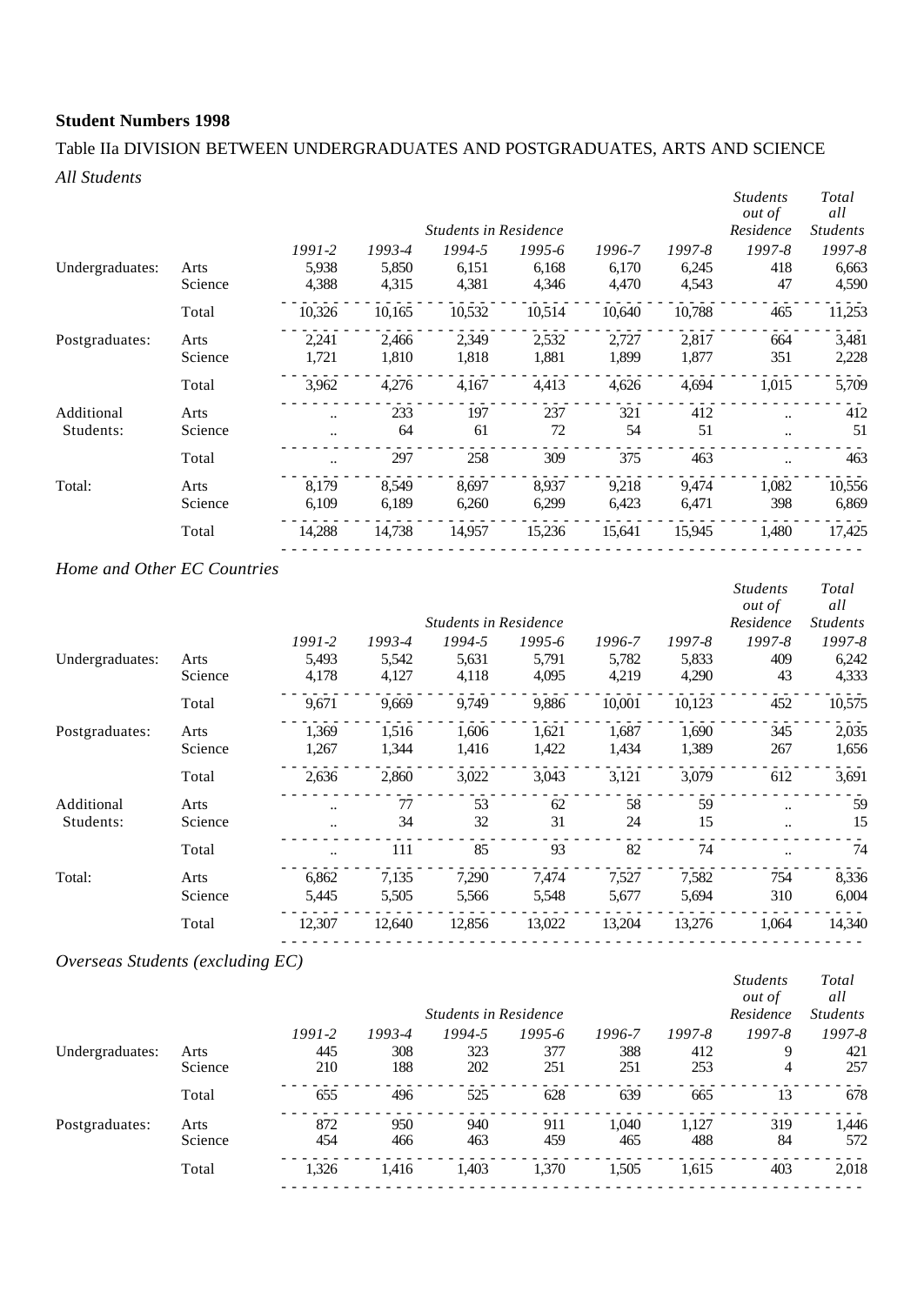# *Overseas Students (excluding EC)* (continued)

| Additional | Arts            | $\ddotsc$            | 156          | 144          | 175          | 263          | 353          | $\ddotsc$    | 353          |
|------------|-----------------|----------------------|--------------|--------------|--------------|--------------|--------------|--------------|--------------|
| Students:  | Science         | $\ddot{\phantom{0}}$ | 30           | 29           | 41           | 30           | 36           | $\cdot\cdot$ | 36           |
|            | Total           | $\ddotsc$            | 186          | 173          | 216          | 293          | 389          | $\ddotsc$    | 389          |
| Total:     | Arts<br>Science | 1,317<br>664         | 1.414<br>684 | l.407<br>694 | l.463<br>751 | 1,691<br>746 | 1,892<br>777 | 328<br>88    | 2,220<br>865 |
|            | Total           | 1.981                | 2.098        | 2,101        | 2,214        | 2,437        | 2,669        | 416          | 3,085        |
|            |                 |                      |              |              |              |              |              |              |              |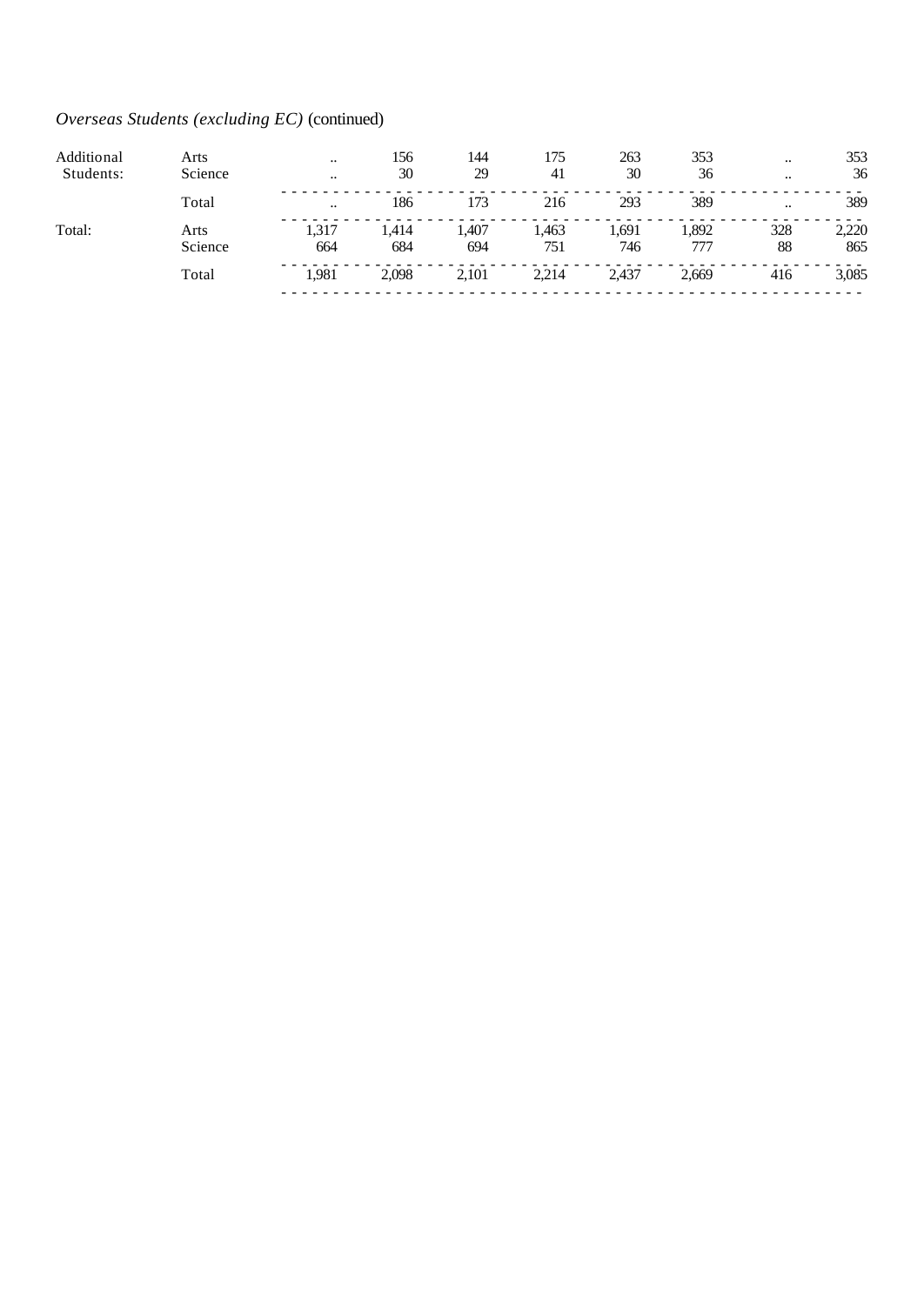#### Table IIb STUDENTS IN RESIDENCE 1997-8: DIVISION BETWEEN UNDERGRADUATES/ POSTGRADUATES, ARTS/SCIENCE, HOME/OVERSEAS, AND MEN/WOMEN

|                 |         |       | Home                 |           |       | Overseas |       |       | Total |        |
|-----------------|---------|-------|----------------------|-----------|-------|----------|-------|-------|-------|--------|
|                 |         | Men   | Women                | Total     | Men   | Women    | Total | Men   | Women | Total  |
| Undergraduates: | Arts    | 2,915 | 2,670                | 5,585     | 335   | 334      | 669   | 3,250 | 3,004 | 6,254  |
|                 | Science | 2,701 | 1,450                | 4,151     | 266   | 117      | 383   | 2,967 | 1,567 | 4,534  |
|                 | Total   | 5,616 | 4,120                | 9,736     | 601   | 451      | 1,052 | 6,217 | 4,571 | 10,788 |
| Postgraduates:  | Arts    | 673   | 562                  | 1,235     | 893   | 689      | 1,582 | 1,566 | 1,251 | 2,817  |
|                 | Science | 790   | 350                  | 1,140     | 515   | 222      | 737   | 1,305 | 572   | 1,877  |
|                 | Total   | 1,463 | 912                  | 2,375     | 1,408 | 911      | 2,319 | 2,871 | 1,823 | 4,694  |
| Additional      | Arts    | 4     | $\ddot{\phantom{a}}$ | 4         | 187   | 221      | 408   | 191   | 221   | 412    |
| Students:       | Science |       |                      | $\ddotsc$ | 21    | 30       | 51    | 21    | 30    | 51     |
|                 | Total   | 4     |                      | 4         | 208   | 251      | 459   | 212   | 251   | 463    |
| Total:          | Arts    | 3,592 | 3,232                | 6,824     | 1,415 | 1,244    | 2,659 | 5,007 | 4,476 | 9,483  |
|                 | Science | 3,491 | 1,800                | 5,291     | 802   | 369      | 1,171 | 4,293 | 2,169 | 6,462  |
|                 | Total   | 7,083 | 5,032                | 12,115    | 2,217 | 1,613    | 3,830 | 9,300 | 6,645 | 15,945 |
|                 |         |       |                      |           |       |          |       |       |       |        |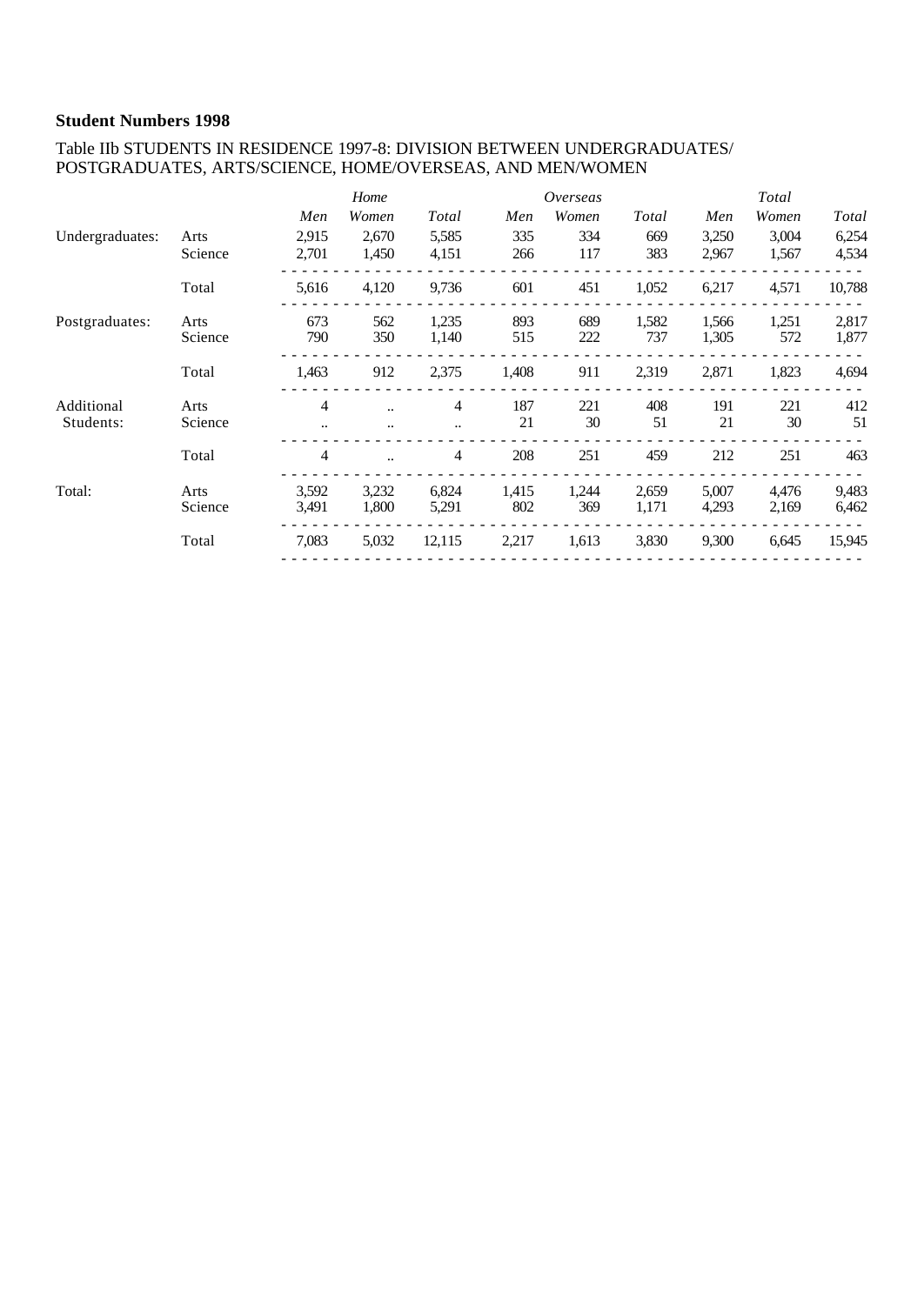Table IIc DISTRIBUTION OF STUDENTS BY COUNTRY OF ORIGIN (figures for 1996-7 are given in parentheses)

|                       |                |                | Additional           |        |          |
|-----------------------|----------------|----------------|----------------------|--------|----------|
|                       | Undergraduates | Postgraduates  | <b>Students</b>      | Total  |          |
| <b>United Kingdom</b> | 9,751          | 2,386          | 4                    | 12,141 | (12,120) |
| Germany               | 113            | 238            | 53                   | 404    | (381)    |
| Greece                | 65             | 95             |                      | 161    | (155)    |
| Italy                 | 24             | 83             | 3                    | 110    | (117)    |
| France                | 57             | 54             | 5                    | 116    | (106)    |
| Ireland               | 33             | 67             |                      | 101    | (95)     |
| Netherlands           | 14             | 30             | 2                    | 46     | (47)     |
| Belgium               | 21             | 21             |                      | 42     | (43)     |
| Spain                 | 13             | 30             |                      | 44     | (39)     |
| Denmark               | 4              | 27             |                      | 32     | (30)     |
| Portugal              | 3              | 26             |                      | 29     | (19)     |
| Sweden                | 11             | 9              | $\overline{2}$       | 22     | (20)     |
| Austria               | 3              | 6              | $\ddot{\phantom{0}}$ | 9      | (13)     |
| Luxembourg            | 4              | $\overline{2}$ | $\ddot{\phantom{0}}$ | 6      | (10)     |
| Finland               | 7              | 5              |                      | 13     | (9)      |
| Total                 | 10,123         | 3,079          | 74                   | 13,276 | (13,204) |

*Students from Outside the EC in Residence*

|                        |                |               | Additional           |       |          |
|------------------------|----------------|---------------|----------------------|-------|----------|
|                        | Undergraduates | Postgraduates | <b>Students</b>      | Total |          |
| <b>USA</b>             | 104            | 466           | 259                  | 829   | (700)    |
| Canada                 | 30             | 156           |                      | 187   | (178)    |
| Australia              | 13             | 119           |                      | 133   | (111)    |
| Singapore              | 107            | 26            | $\ddot{\phantom{0}}$ | 133   | (139)    |
| Hong Kong              | 74             | 36            |                      | 110   | (100)    |
| Japan                  | 15             | 81            | 10                   | 106   | (107)    |
| India                  | 31             | 58            | 3                    | 92    | (92)     |
| Malaysia               | 71             | 20            |                      | 92    | (86)     |
| South Africa           | 16             | 57            | . .                  | 73    | (57)     |
| South Korea            | 9              | 54            | 3                    | 66    | (56)     |
| Taiwan                 | 4              | 43            | 16                   | 63    | (58)     |
| New Zealand            | 5              | 40            | $\ddot{\phantom{0}}$ | 45    | (43)     |
| China                  | 3              | 41            |                      | 44    | (52)     |
| <b>Other Countries</b> | 183            | 418           | 95                   | 696   | (658)    |
| Total                  | 665            | 1,615         | 389                  | 2,669 | (2, 437) |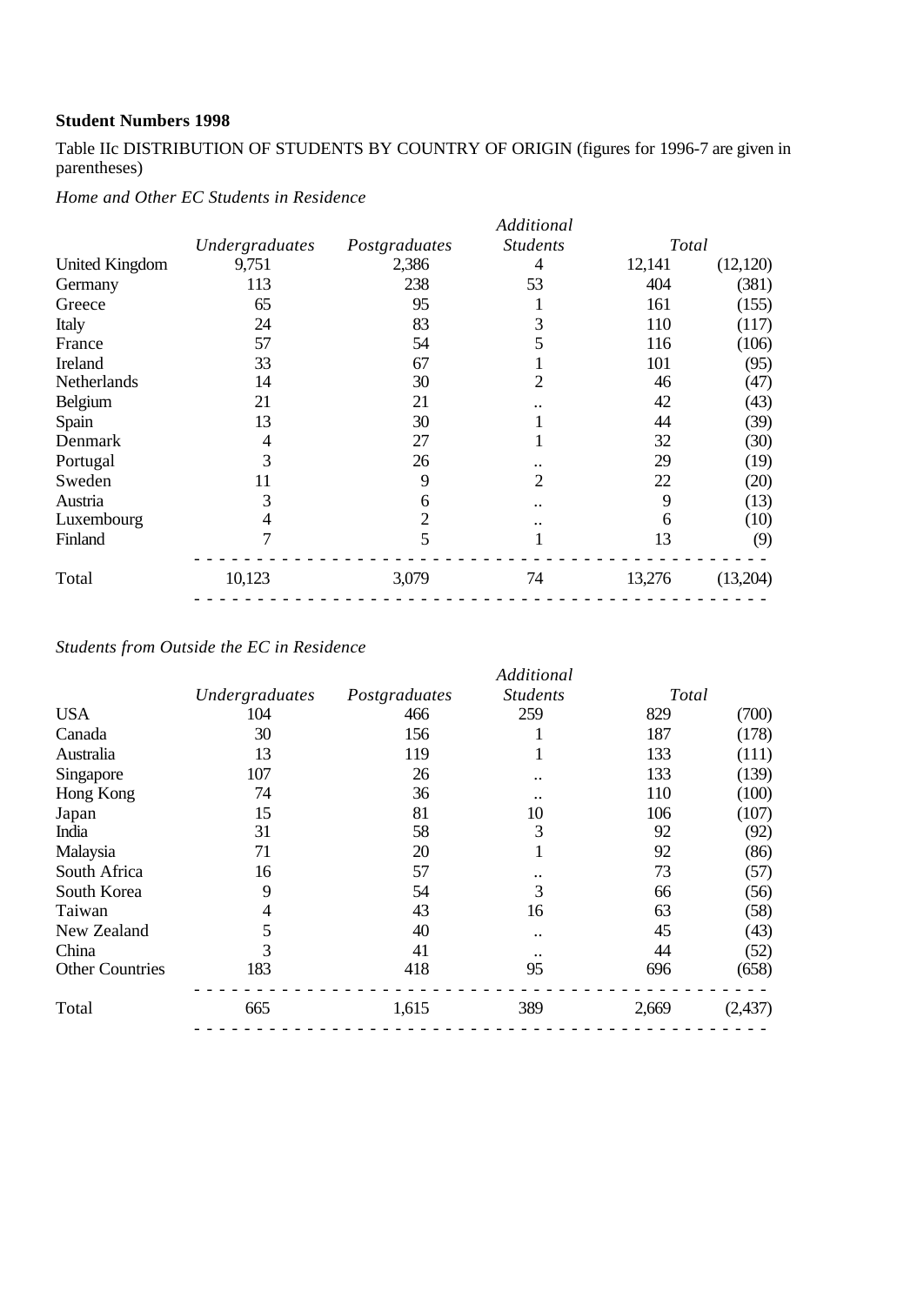# Table III DISTRIBUTION OF POSTGRADUATES BY FACULTY BOARD AND DEGREE, 1997-8

|                                                            | M.Sc.<br>by<br>course             | Prob-<br>ationer<br>research | M.Sc.<br><i>or</i>     | M.Litt. D.Phil.        | B. Phil.<br>M.Phil.    | MBA/                   | $M$ .Th./<br>BCL/                | M.St. M.Jur. Diplomas Others |                      | Total      | <b>Students</b><br><i>out of</i><br>residence |
|------------------------------------------------------------|-----------------------------------|------------------------------|------------------------|------------------------|------------------------|------------------------|----------------------------------|------------------------------|----------------------|------------|-----------------------------------------------|
| <b>Arts and Social Studies</b>                             |                                   |                              |                        |                        |                        |                        |                                  |                              |                      |            |                                               |
| Anthropology and Geography<br>English                      | 38<br>$\ddot{\phantom{a}}$        | 36<br>12                     | 3<br>3                 | 75<br>183              | $8\,$<br>82            | 27<br>22               | $\ldots$<br>$\ddot{\phantom{a}}$ | <br>$\ddot{\phantom{a}}$     | $\ddotsc$<br>5       | 187<br>307 | 62<br>70                                      |
| Law                                                        | $\ddot{\phantom{a}}$              | 24                           | 4                      | 53                     | $\ddotsc$              | 14                     | 128                              | $\ddot{\phantom{0}}$         | $\overline{c}$       | 225        | 35                                            |
| Literae Humaniores                                         | $\ddotsc$                         | 20                           | 1                      | 92                     | 51                     | 20                     | $\ddotsc$                        | $\ddotsc$                    | 3                    | 187        | 45                                            |
| <b>Management Studies</b>                                  | 24                                | 14                           | $\ddotsc$              | 12                     | $\ddotsc$              | 61                     | $\ldots$                         | 71                           | $\ddot{\phantom{a}}$ | 182        | 21                                            |
| Modern History                                             | 16                                | 103                          | 10                     | 178                    | 14                     | 22                     | $\ddot{\phantom{a}}$             | $\ddot{\phantom{a}}$         | $\ddot{\phantom{a}}$ | 343        | 124                                           |
| Modern Languages                                           |                                   | 18                           | $\overline{4}$         | 60                     | 5                      | 33                     |                                  |                              | $\ddot{\phantom{a}}$ | 120        | 44                                            |
| Music<br><b>Oriental Studies</b>                           | $\ddotsc$                         | 3<br>22                      | $\ldots$<br>3          | 26<br>55               | 3<br>28                | 14<br>18               | $\ddot{\phantom{a}}$             |                              | 1<br>1               | 47<br>127  | 10<br>36                                      |
| <b>Social Studies</b>                                      | $\ddot{\phantom{a}}$<br>97        | 78                           | 15                     | 155                    | 145                    |                        | $\ddot{\phantom{a}}$             |                              |                      | 491        | 150                                           |
| Theology                                                   | $\ddot{\phantom{0}}$              | 14                           | $\mathfrak{2}$         | 38                     | 11                     | $\ddotsc$<br>15        | $\ddotsc$<br>55                  | $\ddotsc$<br>4               | 1                    | 140        | 29                                            |
| Sub-Total                                                  | 175                               | 344                          | 45                     | 927                    | 347                    | 246                    | 183                              | 75                           | $14*$                | 2,356      | 626                                           |
|                                                            |                                   |                              |                        |                        |                        |                        |                                  |                              |                      |            |                                               |
| Committee for Archaeology<br>Committee for Byzantine       | $\ddot{\phantom{a}}$              | 21                           | $\ddot{\phantom{a}}$   | 39                     | $\tau$                 | 10                     | $\ddot{\phantom{a}}$             |                              | $\ddot{\phantom{a}}$ | 77         | 12                                            |
| <b>Studies</b><br>Committee for Comparative                |                                   |                              |                        | $\ddotsc$              | 5                      | $\mathfrak{2}$         |                                  |                              | $\ddotsc$            | 7          | $\ddotsc$                                     |
| Philology<br><b>Committee for Continuing</b>               |                                   | $\ddotsc$                    | $\ddotsc$              | 14                     | 23                     | 4                      |                                  |                              | 1                    | 42         | 5                                             |
| Education                                                  | 57                                | 5                            |                        | 3                      | $\ddotsc$              | 9                      | $\ddot{\phantom{0}}$             | 5                            | $\ddot{\phantom{a}}$ | 79         | $\ddotsc$                                     |
| Department of Educational<br>Studies                       | 28                                | 48                           | $\mathbf 1$            | 23                     | $\ddot{\phantom{a}}$   |                        |                                  |                              | $\ddot{\phantom{a}}$ | 100        | 17                                            |
| Committee for Latin<br><b>American Studies</b>             | 7                                 | $\ddot{\phantom{0}}$         |                        | $\ddotsc$              | 12                     |                        |                                  |                              | $\ddot{\phantom{a}}$ | 19         | $\ddotsc$                                     |
| Committee for Queen<br>Elizabeth House                     |                                   |                              |                        | $\ddot{\phantom{a}}$   | 27                     |                        |                                  |                              | $\ddot{\phantom{0}}$ | 27         | 4                                             |
| Committee for Slavonic and<br><b>East European Studies</b> | $\ddotsc$                         | $\ddotsc$                    | $\ddotsc$              | $\ddot{\phantom{0}}$   | 14                     | $\ddot{\phantom{a}}$   | $\ddotsc$                        | $\ddot{\phantom{0}}$         | $\ddot{\phantom{a}}$ | 14         | $\ddotsc$                                     |
| Sub-Total                                                  | 92                                | 74                           | $\mathbf{1}$           | 79                     | 88                     | 25                     | $\ldots$                         | 5                            | $1*$                 | 365        | 38                                            |
| Total, Arts and Social Studies                             | 267                               | 418                          | 46                     | 1,006                  | 435                    | 271                    | 183                              | 80                           | $15*$                | 2,721      | 664                                           |
| <i><u>Science</u></i>                                      |                                   |                              |                        |                        |                        |                        |                                  |                              |                      |            |                                               |
| <b>Biological Sciences</b>                                 | 28                                | 155                          | 7                      | 170                    |                        |                        |                                  |                              |                      | 360        | $-70$                                         |
| Mathematics                                                | 62                                | 60                           | 3                      | 117                    | 1                      |                        |                                  | 1                            | $\ddot{\phantom{a}}$ | 244        | 42                                            |
| Clinical Medicine                                          | $\overline{c}$                    | 116                          | 6                      | 104                    | $\ddot{\phantom{a}}$   | $\ddot{\phantom{a}}$   | $\ddot{\phantom{a}}$             | $\ddotsc$                    | $\ddotsc$            | 228        | 50                                            |
| <b>Physical Sciences</b>                                   | $\overline{c}$                    | 300                          | 6                      | 444                    | $\ddotsc$              |                        |                                  |                              | $\ddotsc$            | 752        | 133                                           |
| Physiological Sciences                                     |                                   | 94                           | $\overline{c}$         | 72                     | $\ddotsc$              |                        | $\ddot{\phantom{a}}$             |                              | $\ddot{\phantom{0}}$ | 168        | 42                                            |
| <b>Psychological Studies</b>                               | 13                                | 26                           | 1                      | 26                     |                        |                        | $\ddotsc$                        | $\ddotsc$                    | $\ddot{\phantom{a}}$ | 66         | 14                                            |
| <b>Total Science</b>                                       | 107                               | 751                          | 25                     | 933                    | $\mathbf{1}$           | $\ldots$               | $\ldots$                         | $\mathbf{1}$                 | $\ddotsc$            | 1,818      | 351                                           |
| Others classified as Postgraduates                         |                                   |                              |                        |                        |                        |                        |                                  |                              |                      |            |                                               |
| Diploma in Education<br>Certificate in Education           | $\ddot{\phantom{0}}$<br>$\ddotsc$ | $\ddotsc$<br>$\ldots$        | $\ddotsc$<br>$\ddotsc$ | $\ddotsc$<br>$\ddotsc$ | $\ddotsc$<br>$\ddotsc$ | $\ddotsc$<br>$\ddotsc$ | $\ddotsc$<br>$\ddotsc$           | 10<br>$\ddotsc$              | $\ldots$<br>145      | 10<br>145  | $\ddotsc$<br>$\ddotsc$                        |
| Total others classified as<br>Postgraduates                | $\ddotsc$                         | $\ldots$                     | $\ddotsc$              | $\ddotsc$              | $\ldots$               | $\ddotsc$              | $\ddotsc$                        | 10                           | 145                  | 155        |                                               |
| <b>Grand Total</b>                                         | 374                               |                              |                        |                        |                        |                        |                                  |                              |                      |            |                                               |
|                                                            |                                   | 1,169                        | 71                     | 1,939                  | 436                    | 271                    | 183                              | 91                           | 160                  | 4,694      | 1,015                                         |

\*These are Recognized Students.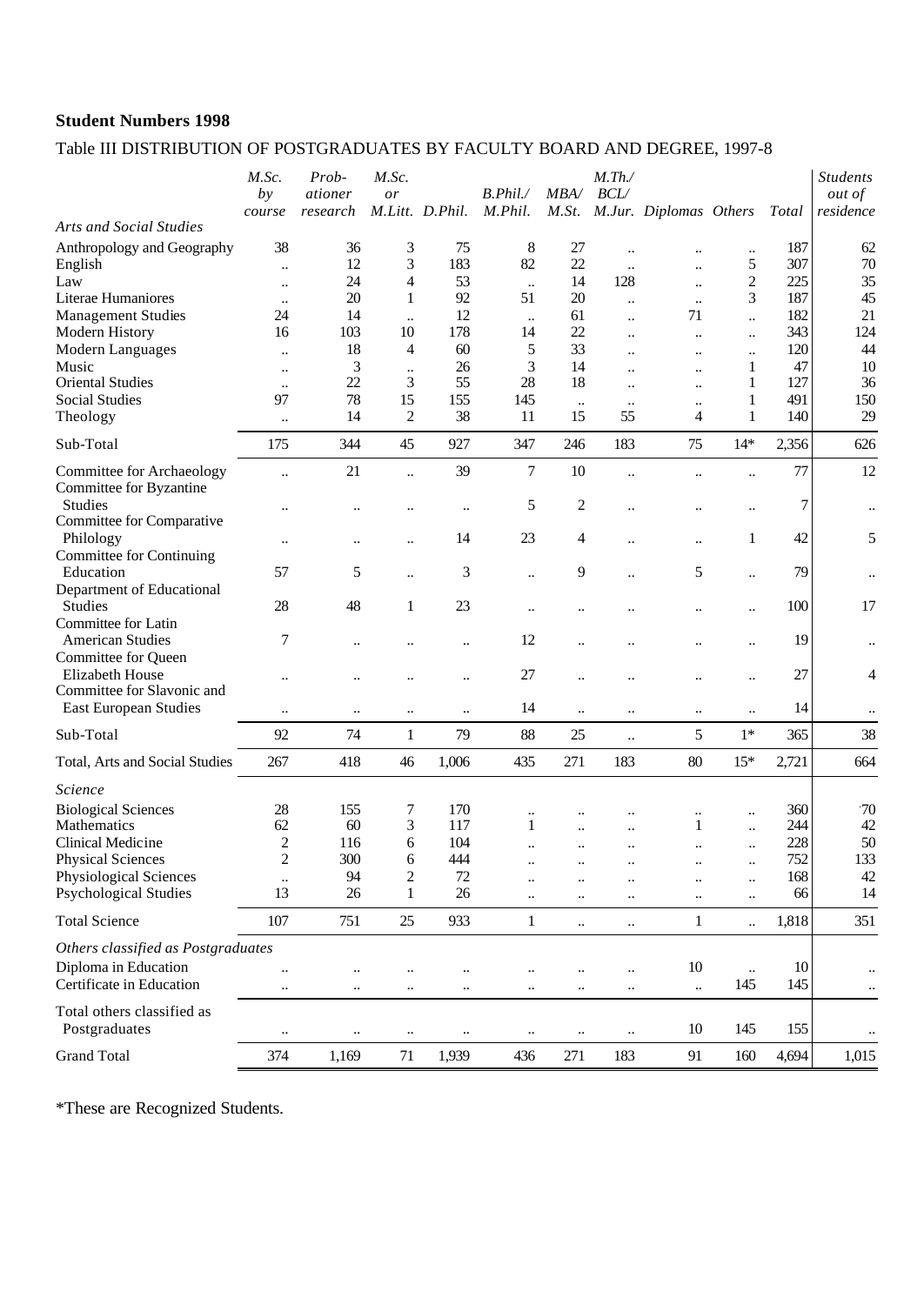# Table IV STUDENTS IN RESIDENCE, 1997-8: DIVISION BY COLLEGE

|                      |               | <b>Undergraduates</b> |                | Postgraduates  |                      |                | Total          | Addit.    |                         | Total          |        |
|----------------------|---------------|-----------------------|----------------|----------------|----------------------|----------------|----------------|-----------|-------------------------|----------------|--------|
|                      | Arts          | Science               | Total          | Arts           | Science              | Total          | Arts           | Science   | Students <sup>®</sup>   | Total          | 1996-7 |
| All Souls            | $\ddotsc$     | $\ddotsc$             | $\ddotsc$      | 6              | $\ldots$             | 6              | 6              | $\ddotsc$ | $\ddotsc$               | 6              | 7      |
| <b>Balliol</b>       | 239           | 167                   | 406            | 103            | 59                   | 162            | 342            | 226       | 5                       | 573            | 541    |
| <b>Brasenose</b>     | 223           | 142                   | 365            | 58             | 26                   | 84             | 281            | 168       | 6                       | 455            | 459    |
| Christ Church        | 268           | 151                   | 419            | 91             | 52                   | 143            | 359            | 203       | 3                       | 565            | 557    |
| Corpus Christi       | 112           | 104                   | 216            | 48             | 32                   | 80             | 160            | 136       | 9                       | 305            | 316    |
| Exeter               | 163           | 140                   | 303            | 58             | 35                   | 93             | 221            | 175       | 11                      | 407            | 440    |
| Harris Manchester    | 74            | 7                     | 81             | 13             | $\mathbf{1}$         | 14             | 87             | $8\,$     | 13                      | 108            | 106    |
| Hertford             | 214           | 141                   | 355            | 77             | 42                   | 119            | 291            | 183       | 6                       | 480            | 477    |
| Jesus                | 176           | 147                   | 323            | 46             | 48                   | 94             | 222            | 195       | 8                       | 425            | 411    |
| Keble                | 265           | 178                   | 443            | 68             | 81                   | 149            | 333            | 259       | 11                      | 603            | 612    |
| Lady Margaret Hall   | 232           | 157                   | 389            | 64             | 35                   | 99             | 296            | 192       | 12                      | 500            | 501    |
| Lincoln              | 164           | 117                   | 281            | 92             | 55                   | 147            | 256            | 172       | 4                       | 432            | 403    |
| Magdalen             | 244           | 163                   | 407            | 81             | 63                   | 144            | 325            | 226       | $\mathfrak{2}$          | 553            | 545    |
| Mansfield            | 139           | 57                    | 196            | $24\,$         | 11                   | 35             | 163            | 68        | 35                      | 266            | 249    |
| Merton               | 150           | 128                   | 278            | 65             | 74                   | 139            | 215            | 202       | 3                       | 420            | 411    |
| New College          | 243           | 192                   | 435            | 69             | 54                   | 123            | 312            | 246       | 5                       | 563            | 547    |
| Oriel                | 171           | 119                   | 290            | 56             | 38                   | 94             | 227            | 157       | 4                       | 388            | 419    |
| Pembroke             | 222           | 152                   | 374            | 57             | 31                   | 88             | 279            | 183       | 38                      | 500            | 459    |
| Queen's              | 165           | 135                   | 300            | 51             | 52                   | 103            | 216            | 187       | 8                       | 411            | 405    |
| St Anne's            | 272           | 177                   | 449            | 77             | 36                   | 113            | 349            | 213       | 9                       | 571            | 577    |
| St Catherine's       | 216           | 221                   | 437            | 61             | 68                   | 129            | 277            | 289       | 55                      | 621            | 604    |
| St Edmund Hall       | 210           | 189                   | 399            | 48             | 36                   | 84             | 258            | 225       | 30                      | 513            | 541    |
| St Hilda's           | 235           | 147                   | 382            | 50             | 12                   | 62             | 285            | 159       | 16                      | 460            | 463    |
| St Hugh's            | 226           | 158                   | 384            | 81             | 55                   | 136            | 307            | 213       | 5                       | 525            | 526    |
| St John's            | 192           | 173                   | 365            | 85             | 62                   | 147            | 277            | 235       | 10                      | 522            | 543    |
| St Peter's           | 187           | 144                   | 331            | 44             | 28                   | 72             | 231            | 172       | 32                      | 435            | 405    |
| Somerville           | 199           | 158                   | 357            | 52             | 17                   | 69             | 251            | 175       | 9                       | 435            | 427    |
| Trinity              | 160           | 123                   | 283            | 39             | 58                   | 97             | 199            | 181       | 5                       | 385            | 371    |
| University           | 227           | 198                   | 425            | 52             | 47                   | 99             | 279            | 245       | 7                       | 531            | 511    |
| Wadham               | 243           | 186                   | 429            | 66             | 43                   | 109            | 309            | 229       | 43                      | 581            | 534    |
| Worcester            | 218           | 139                   | 357            | 67             | 44                   | 111            | 285            | 183       | 8                       | 476            | 475    |
|                      |               |                       |                |                |                      |                |                |           |                         |                |        |
| Sub-total            | 6,049         | 4,410                 | 10,459         | 1,849          | 1,295                | 3,144          | 7,898          | 5,705     | 412                     | 14,015         | 13,842 |
| Green College        |               | 73                    | 73             | 47             | 67                   | 114            | 47             | 140       | 4                       | 191            | 197    |
| Kellogg              |               | $\ddotsc$             | $\ddotsc$      | $\mathfrak{2}$ | $\ddotsc$            | $\overline{c}$ | $\overline{c}$ | $\ddotsc$ | $\ldots$                | $\overline{c}$ | 3      |
| Linacre              |               | 4                     | 4              | 122            | 161                  | 283            | 122            | 165       | 11                      | 298            | 290    |
| Nuffield             |               | $\ddotsc$             | $\ddotsc$      | 71             | $\overline{c}$       | 73             | $71\,$         | 2         | $\ddotsc$               | 73             | 73     |
| St Antony's          |               |                       |                | 223            |                      | 223            | 223            |           | 11                      | 234            | 230    |
| <b>St Cross</b>      | 1             | 1                     | $\overline{c}$ | 102            | 61                   | 163            | 103            | 62        | 2                       | 167            | 149    |
| Templeton            |               |                       | $\ddotsc$      | $24\,$         | $\ddot{\phantom{1}}$ | 24             | 24             | $\ddotsc$ | $\ddotsc$               | 24             | 26     |
| Wolfson              |               | 4                     | 4              | 156            | 232                  | 388            | 156            | 236       | 4                       | 396            | 388    |
|                      |               |                       |                |                |                      |                |                |           |                         |                |        |
| Sub-total            |               | 82                    | 83             | 747            | 523                  | 1,270          | 748            | 605       | 32                      | 1,385          | 1,356  |
| <b>Blackfriars</b>   | 12            | 1                     | 13             | 6              |                      | 6              | 18             | 1         | 14                      | 33             | 14     |
| <b>Campion Hall</b>  | $\mathfrak s$ | $\ddot{\phantom{0}}$  | 5              | 13             |                      | 13             | 18             |           | $\ddotsc$               | 18             | 17     |
| Greyfriars           | 32            | $\ddot{\phantom{0}}$  | 32             | 5              |                      | 5              | 37             |           | $\overline{\mathbf{c}}$ | 39             | 32     |
| Regent's Park        | $77 \,$       | $\ddot{\phantom{a}}$  | $77$           | 12             |                      | 12             | 89             |           | $\overline{c}$          | 91             | 87     |
| St Benet's Hall      | 28            | 1                     | 29             | 2              |                      | 2              | 30             | 1         | 1                       | 32             | 35     |
| Wycliffe Hall        | 51            |                       | 51             | 7              |                      | 7              | 58             |           |                         | 58             | 53     |
| Sub-total            | 205           | 2                     | 207            | 45             |                      | 45             | 250            | 2         | 19                      | 271            | 238    |
| Anglican Theological |               |                       |                |                |                      |                |                |           |                         |                |        |
| Colleges             | 39            |                       | 39             | 9              |                      | 9              | 48             |           |                         | 48             | 48     |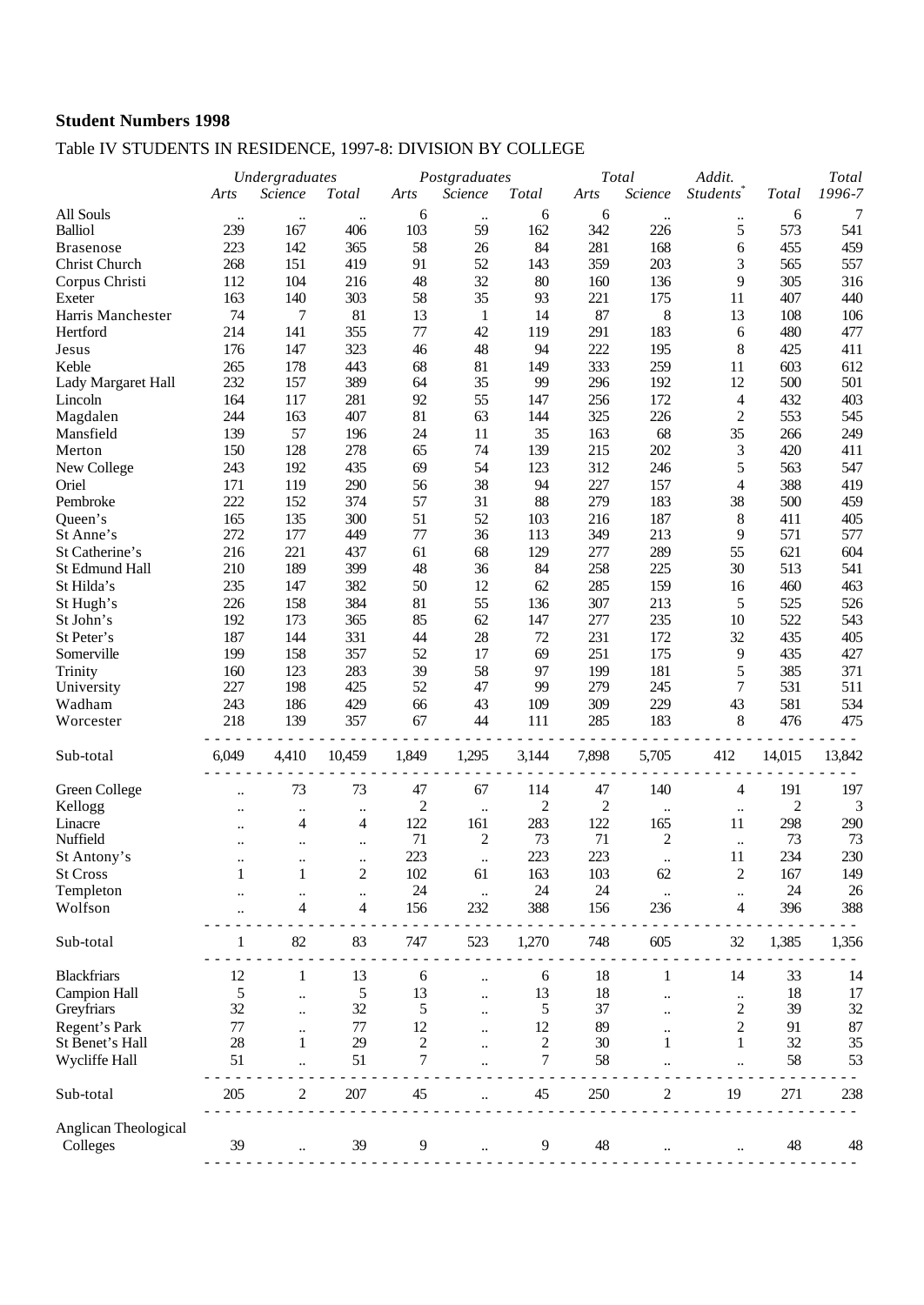#### Table IV (*continued*)

| Students on part-time<br>courses                 | $\ddotsc$ | $\cdot\cdot$ | $\ddotsc$ | 142   | 59    | 201   | 142   | 59    | $\cdot\cdot$ | 201   | 139    |
|--------------------------------------------------|-----------|--------------|-----------|-------|-------|-------|-------|-------|--------------|-------|--------|
| <b>Total Students with</b><br>College Membership | 6,294     | 4,494        | 10,788    | 2,792 | 1.877 | 4.669 | 9.086 | 6.371 | 463          | 15.92 | 15,623 |

\* Registered Visiting Students and those matriculated in the University otherwise than for a degree, diploma, or certificate of the University (see *Examination Decrees,* 1997, pp. 1004-6, Ch. X, Sect. XV and p. 1097, Ch. Vlll, Sect. l, sub-sect. 6, cl. 6), and students on the Foreign Service Course.

#### *Other non-matriculated Students*

|                                          |                      | Undergraduates |                      |       | Postgraduates  |       |       | Total          | Addit.                       |              | Total  |
|------------------------------------------|----------------------|----------------|----------------------|-------|----------------|-------|-------|----------------|------------------------------|--------------|--------|
|                                          | Arts                 | <i>Science</i> | Total                | Arts  | <i>Science</i> | Total | Arts  | <i>Science</i> | <i>Students</i> <sup>®</sup> | <b>Total</b> | 1996-7 |
| Diploma in<br><b>Educational Studies</b> | $\ddot{\phantom{a}}$ |                | $\ddot{\phantom{a}}$ | 10    | $\ddotsc$      | 10    | 10    | $\ddotsc$      |                              | 10           | 12     |
| <b>Recognized Students</b>               | $\ddotsc$            | $\ddotsc$      | $\ddotsc$            | 15    | $\ddotsc$      | 15    | 15    | $\ddotsc$      | $\ddotsc$                    | 15           | 6      |
| Sub-total                                | $\ddotsc$            | $\ddotsc$      | $\ddotsc$            | 25    | $\ddotsc$      | 25    | 25    | $\ddotsc$      | $\ddotsc$                    | 25           | 18     |
| Grand total                              | 6.294                | 4.494          | 10,788               | 2,817 | 1,877          | 4,694 | 9,111 | 6,371          | 463                          | 15,945       | 15,641 |
|                                          |                      |                |                      |       |                |       |       |                |                              |              |        |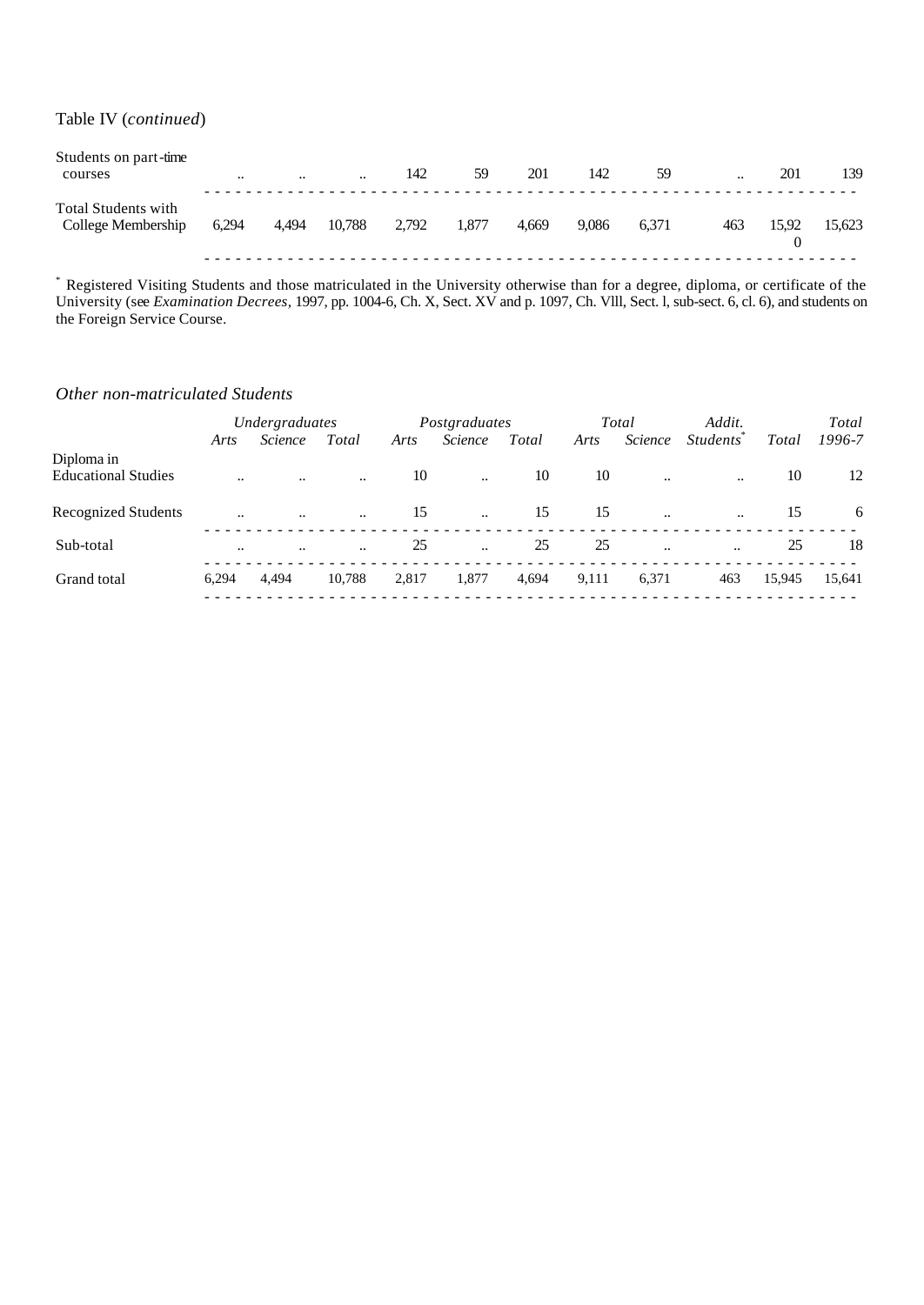### Table V NUMBER OF UNDERGRADUATES MATRICULATING TO READ FOR FIRST DEGREES

*Undergraduates reading for Honour Schools*

|      |                                             | MT 1951                   | MT 1961                   | MT 1971                   | MT 1981   | MT 1991              | MT 1993   | MT 1994              | MT 1995   | MT 1996   | MT 1997  |      |
|------|---------------------------------------------|---------------------------|---------------------------|---------------------------|-----------|----------------------|-----------|----------------------|-----------|-----------|----------|------|
| (1)  | <b>Agricultural and Forest Sciences</b>     |                           |                           |                           |           |                      |           |                      |           |           |          |      |
|      | (discontinued)                              | 29                        | 16                        | 17                        | $28\,$    | $\ddot{\phantom{0}}$ | $\ldots$  | $\ddotsc$            | $\ddotsc$ | $\ddotsc$ |          | (1)  |
| (2)  | Ancient and Modern History                  | $\ddotsc$                 | $\ddot{\phantom{a}}$      | $\ddotsc$                 | $10\,$    | 16                   | 17        | 16                   | 16        | 25        | 18       | (2)  |
| (3)  | Archaeology and Anthropology                | $\ddotsc$                 | $\ddot{\phantom{0}}\cdot$ | $\ddot{\phantom{0}}\cdot$ | $\ddotsc$ | $\ddotsc$            | 12        | 21                   | 20        | 18        | 25       | (3)  |
| (4)  | Biochemistry: Part I                        | $8\,$                     | 18                        | 53                        | 63        | 75                   | 83        | 83                   | 81        | 92        | 93       | (4)  |
| (5)  | <b>Biological Sciences</b>                  | $\ldots$                  | $\ldots$                  | $\ddotsc$                 | $\ldots$  | 104                  | 91        | 99                   | 88        | 98        | 96       | (5)  |
| (6)  | Botany (discontinued)                       | $\overline{7}$            | 12                        | 10                        | 14        |                      |           |                      | $\ddotsc$ |           |          | (6)  |
| (7)  | Chemistry: Part I                           | 100                       | 176                       | 187                       | 190       | 181                  | 177       | 176                  | 175       | 180       | 179      | (7)  |
| (8)  | <b>Classics and English</b>                 | $\ldots$                  | $\ldots$                  | $\ldots$                  | $\ldots$  | 10                   | 6         | 9                    | 10        | 5         | 11       | (8)  |
| (9)  | <b>Classics and Modern Languages</b>        | $\ddot{\phantom{a}}$      |                           | $\ddotsc$                 | $\,8\,$   | 12                   | 9         | 14                   | 13        | 10        | 10       | (9)  |
| (10) | Computation                                 | $\ddotsc$                 | $\ddot{\phantom{0}}\cdot$ | $\ddotsc$                 | $\ddotsc$ | $\ddot{\phantom{0}}$ | $\ddotsc$ | $\mathbf{Q}$         | 16        | 21        | 18       | (10) |
| (11) | <b>Economics and Management</b>             | $\ddot{\phantom{a}}$      | $\ddot{\phantom{a}}$      | $\ddotsc$                 | $\ddotsc$ | $\ddot{\phantom{a}}$ | $\ddotsc$ | 20                   | 38        | 41        | 67       | (11) |
| (12) | Engineering and Materials: Part I           |                           |                           | $\ddotsc$                 | $\ddotsc$ | 9                    | 6         | $\overline{7}$       | $\,8\,$   | 6         | 6        | (12) |
| (13) | Engineering and Computer Science: Part I    | $\ddotsc$                 | $\ddotsc$                 | $\ddotsc$                 | $\ddotsc$ | 29                   | $20\,$    | 22                   | 18        | 16        | 13       | (13) |
| (14) | Engineering and Economics (discontinued)    | $\ddot{\phantom{a}}$      | $\ddot{\phantom{0}}\cdot$ | 21                        | 5         | $\ddot{\phantom{a}}$ | $\ddotsc$ | $\ddot{\phantom{a}}$ | $\ddotsc$ | $\ddotsc$ | $\ldots$ | (14) |
| (15) | Engineering, Economics, and                 |                           |                           |                           |           |                      |           |                      |           |           |          |      |
|      | Management: Part I                          | $\ddotsc$                 | $\ddot{\phantom{0}}\cdot$ | $\cdot\cdot$              | $\tau$    | 34                   | 19        | 27                   | 20        | 26        | 28       | (15) |
| (16) | Engineering Science: Part I                 | 16                        | 64                        | 87                        | 136       | 94                   | 117       | 115                  | 120       | 116       | 114      | (16) |
| (17) | English                                     | 176                       | 230                       | 236                       | 292       | 264                  | 267       | 272                  | 269       | 261       | 264      | (17) |
| (18) | <b>English and Modern Languages</b>         | $\ddot{\phantom{0}}$      | $\ddot{\phantom{0}}\cdot$ |                           | $\ddotsc$ | 16                   | 20        | 24                   | 24        | 31        | 15       | (18) |
| (19) | European and Middle Eastern Languages       | $\ddot{\phantom{0}}$      | $\ddot{\phantom{0}}\cdot$ | $\ddotsc$                 | $\ddotsc$ | $\ddotsc$            | $\ddots$  |                      | 6         | 5         | 6        | (19) |
| (20) | <b>Experimental Psychology</b>              | $\ddotsc$                 | $\ddotsc$                 | $\overline{7}$            | 16        | 42                   | 46        | 50                   | 39        | 50        | 44       | (20) |
| (21) | Geography                                   | 47                        | 69                        | 75                        | 94        | 103                  | 104       | 107                  | 105       | 99        | 99       | (21) |
| (22) | Geology                                     | $\overline{2}$            | 25                        | 27                        | 27        | 31                   | 28        | 28                   | 31        | 24        | 31       | (22) |
| (23) | Human Sciences                              |                           |                           | 13                        | 19        | 32                   | 30        | 32                   | 38        | 36        | 45       | (23) |
| (24) | Jurisprudence                               | $\ddotsc$<br>183          | $\ddotsc$<br>190          | 196                       | 252       | 259                  | 278       | 274                  | 282       | 269       | 281      | (24) |
| (25) | Literae Humaniores                          | 132                       | 178                       | 161                       | 148       | 137                  | 130       | 139                  | 126       | 141       | 138      | (25) |
| (26) | Materials, Economics, and Management: Part  | $\ddotsc$                 |                           |                           | -1        | $\ddot{\phantom{0}}$ |           | $\ddotsc$            |           | $\ddotsc$ |          | (26) |
|      | T                                           |                           | $\ddotsc$                 | $\ddotsc$                 |           |                      | $\ddotsc$ |                      | $\ldots$  |           | $\ldots$ |      |
| (27) | Mathematics                                 | 75                        | 115                       | 181                       | 200       | 189                  | 196       | 204                  | 191       | 191       | 185      | (27) |
| (28) | Mathematics and Computation                 | $\ldots$                  | $\ddotsc$                 | $\ldots$                  | $\ldots$  | 29                   | 28        | 27                   | $25\,$    | 35        | 34       | (28) |
| (29) | Mathematics and Philosophy                  | $\ddotsc$                 | $\ddotsc$                 | 12                        | 8         | 16                   | 19        | 25                   | 25        | 15        | 23       | (29) |
| (30) | Metallurgy and Science of Materials: Part I | $\ddotsc$                 | 10                        | 16                        | $18\,$    | 25                   | 15        | 22                   | 23        | 24        | 23       | (30) |
| (31) | Modern History                              | 340                       | 313                       | 291                       | 295       | 300                  | 315       | 273                  | 292       | 284       | 299      | (31) |
| (32) | Modern History and Economics                | $\ddot{\phantom{a}}$      | $\ddot{\phantom{a}}$      | 36                        | 22        | 8                    | 3         | 10                   | 9         | 15        | 11       | (32) |
| (33) | Modern History and English                  | $\ddotsc$                 | $\ddot{\phantom{0}}$      | $\ddot{\phantom{0}}\cdot$ | $\ddotsc$ | 11                   | 10        | 15                   | 11        | 15        | 16       | (33) |
| (34) | Modern History and Modern Languages         | $\ddotsc$                 | $\ddotsc$                 | 19                        | 22        | 17                   | 16        | 38                   | 28        | 25        | 33       | (34) |
| (35) | Modern Languages                            | 220                       | 223                       | 225                       | 251       | 213                  | 215       | 207                  | 194       | 199       | 209      | (35) |
| (36) | Music                                       | 14                        | 26                        | 35                        | 46        | 56                   | 54        | 55                   | 58        | 52        | 50       | (36) |
| (37) | <b>Oriental Studies</b>                     | 5                         | 11                        | 28                        | 26        | 56                   | 67        | 58                   | 45        | 46        | 44       | (37) |
| (38) | Philosophy and Modern Languages             | $\ddot{\phantom{0}}\cdot$ |                           | $\ddotsc$                 | 19        | 22                   | 21        | 20                   | 20        | 25        | 24       | (38) |
| (39) | Philosophy, Politics, and Economics         | 187                       | 251                       | 245                       | 305       | 312                  | 326       | 320                  | 310       | 326       | 297      | (39) |
| (40) | Philosophy and Theology                     | $\ddotsc$                 | $\ddotsc$                 | 11                        | 14        | 18                   | 16        | 32                   | 28        | 24        | 24       | (40) |
| (41) | Physics                                     | 52                        | 167                       | 176                       | 177       | 179                  | 172       | 169                  | 174       | 168       | 173      | (41) |